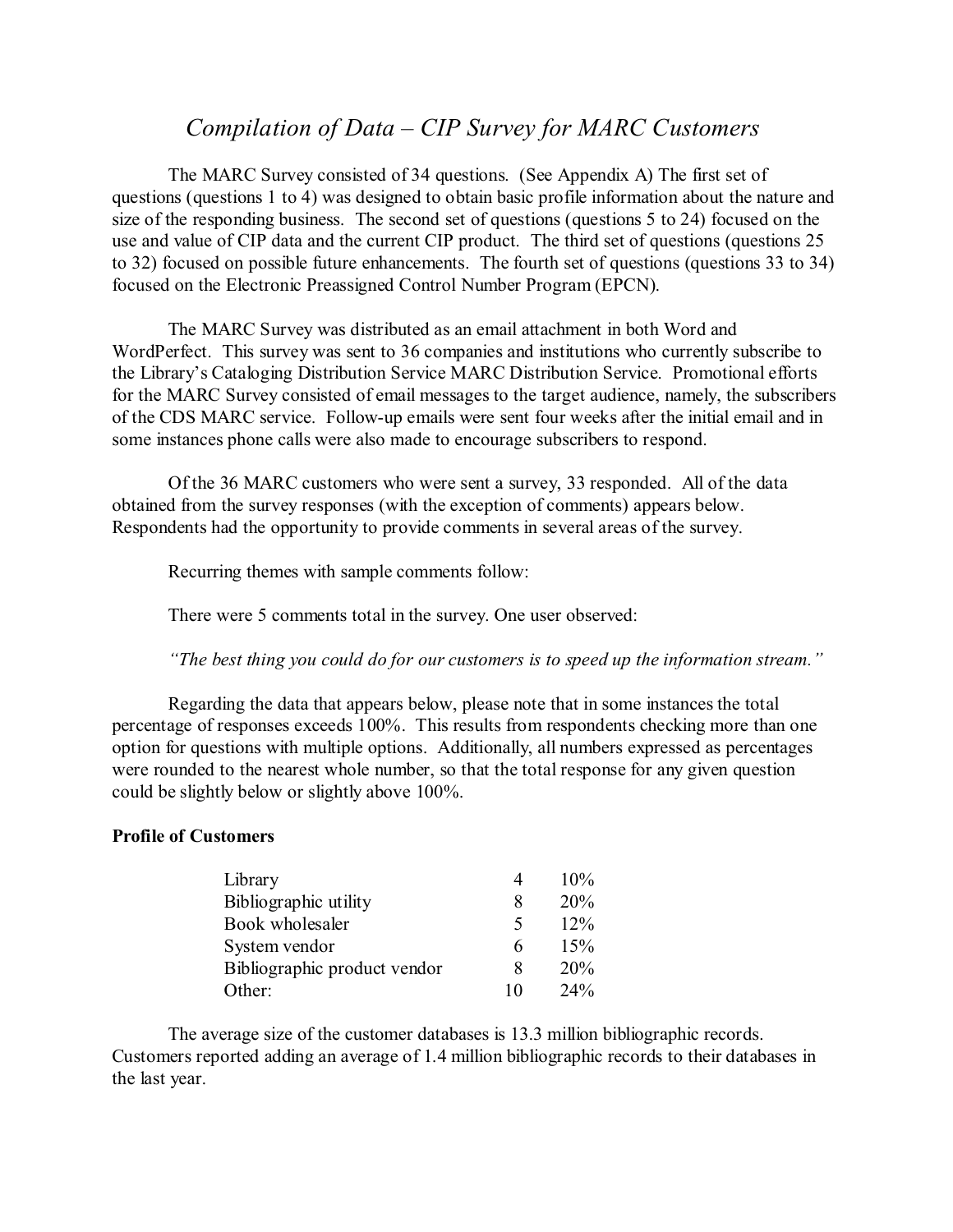### **Customer Products and Services Using CIP records**

More than two dozen products and services were listed by survey respondents. All of these products and services fell into one or more of the broad categories listed below:

- Library catalogs from printed catalog cards to OPACs, and from small libraries to large library consortiums
- Bibliographies excellent source of authoritative information
- Alert services upcoming publications, often sorted by subject or class number
- Collections development / selection

### **Use of CIP Data and CIP cataloging**

78% (21) use LC CIP cataloging before the book is published 15% (4) do not 7% (2) replied "unknown"

46% (11) reported that they use LC CIP Data printed in the book 46% (11) do not 8% (2) replied "unknown"

#### **Usefulness of Specific Data Elements**

Medical subject headings: For records with both NLM-assigned subject headings and LC subject headings,

- 57% said LC subject headings are very useful
- $\cdot$  13% useful
- 7% somewhat useful
- $\cdot$  10% not useful
- 13% not applicable
- 27% said NLM subject headings are very useful
- $\cdot$  20% useful
- 10% somewhat useful
- 23% not useful
- 20% not applicable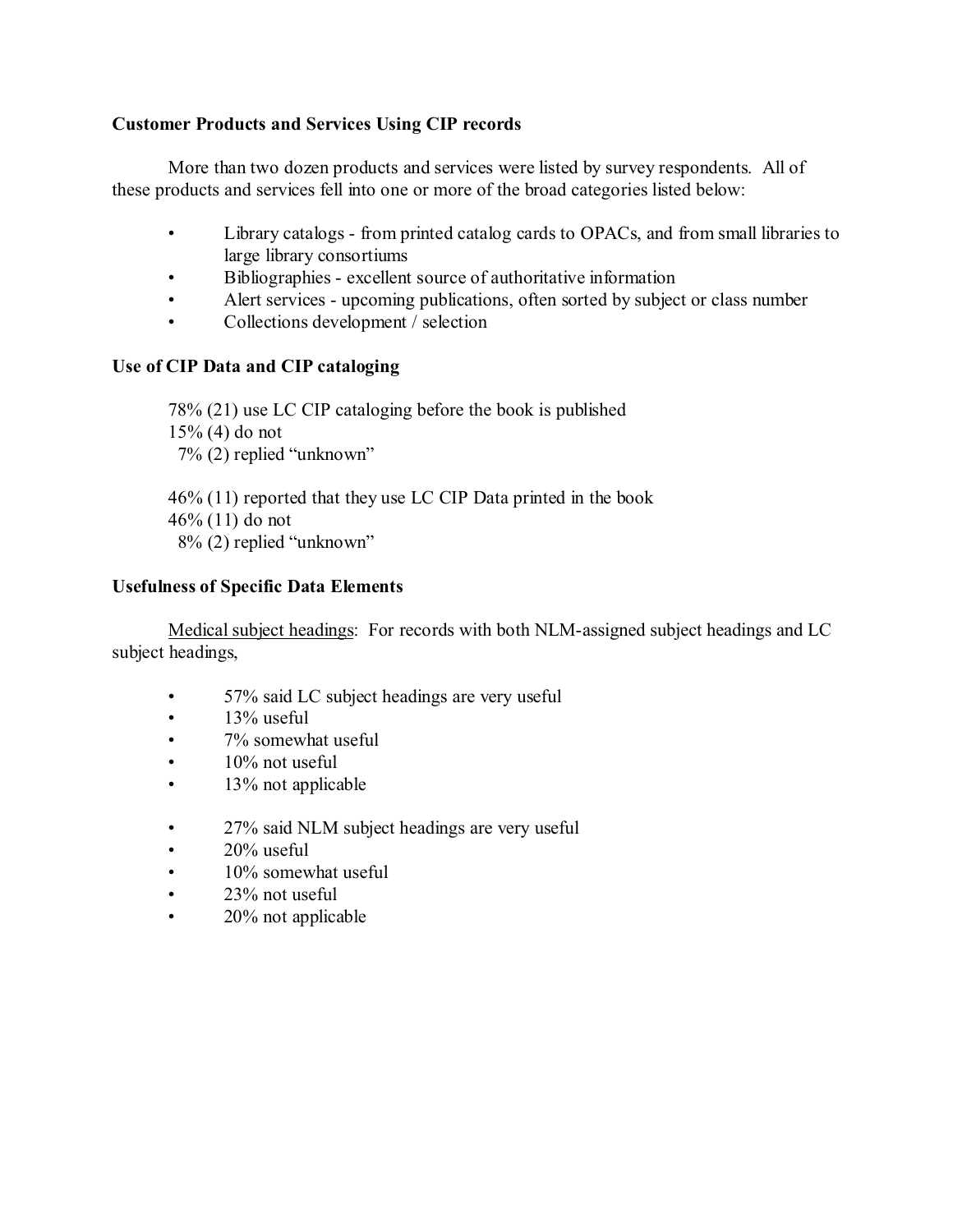### Juvenile subject headings:

- 30% indicated that LC juvenile subject headings for juvenile *fiction* are very useful
- $\cdot$  20% useful
- 10% somewhat useful
- 17% not useful
- 23% not applicable
- 33% indicated that LC juvenile subject headings for juvenile *non-fiction* are very useful.
- 17% useful
- 10% somewhat useful
- 17% not useful
- 23% not applicable

### Genre headings:

- 24% rated as very useful genre headings used on records created for American works of fiction
- 28% useful
- 17% somewhat useful
- $\cdot$  10% not useful
- 21% not applicable

#### Series statements:

- 60% said that series statements are very useful
- $\cdot$  20% useful
- 10% somewhat useful
- $\bullet$  0% not useful
- 10% not applicable

#### Summary notes:

- 50% said that summary notes in general are very useful
- $\cdot$  25% useful
- 11% somewhat useful
- 7% not useful
- 7% not applicable
- 33% said that summary notes for juvenile *fiction* are very useful
- $\cdot$  17% useful
- 13% somewhat useful
- $\cdot$  13% not useful
- 23% not applicable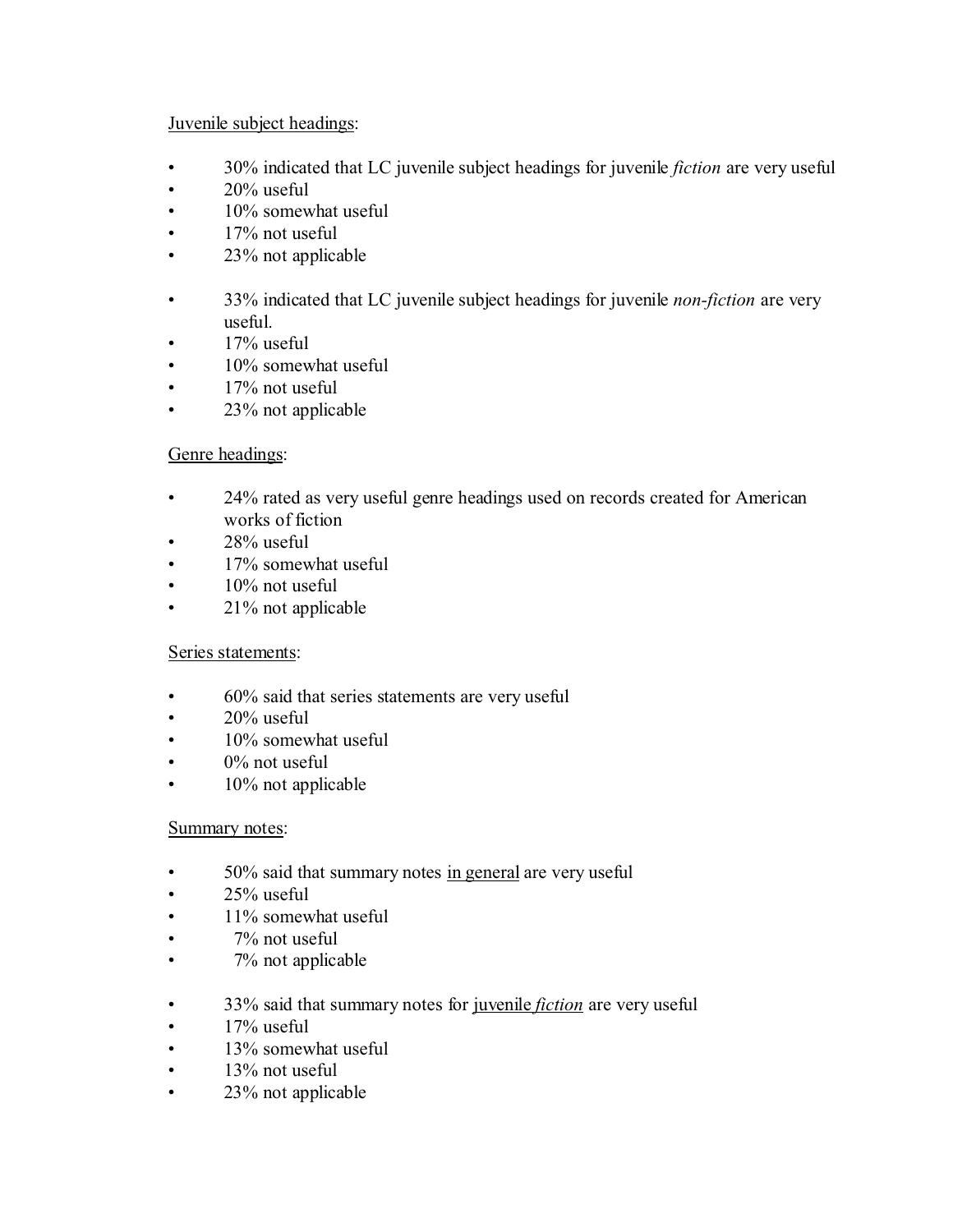- 30% said that summary notes for juvenile *non-fiction* are very useful
- $\cdot$  13% useful
- 17% somewhat useful
- 17% not useful
- 23% not applicable
- Publisher-supplied summary notes were rated as 20% very useful
- 43% useful
- 23% somewhat useful
- 7% not useful
- 7% not applicable

### Table of contents:

- As a MARC field within the bibliographic records:
	- 43% very useful
	- $\cdot$  30% useful
	- 17% somewhat useful.
	- 7% not useful
	- 3% not applicable
- For hyperlinks to table of contents:
	- $\cdot$  40% very useful
	- $\cdot$  27% useful
	- 30% somewhat useful
	- $\bullet$  0% not useful
	- 3% not applicable

### Hyperlinks:

- Publisher description:
	- 30% very useful
	- $\cdot$  23% useful
	- 33% somewhat useful
	- $\cdot$  10% not useful
		- 3% not applicable
- Contributor biographical information:
	- 30% very useful
	- $\cdot$  27% useful
	- 37% somewhat useful
	- 3% not useful
	- 3% not applicable
- Sample text:
	- 17% very useful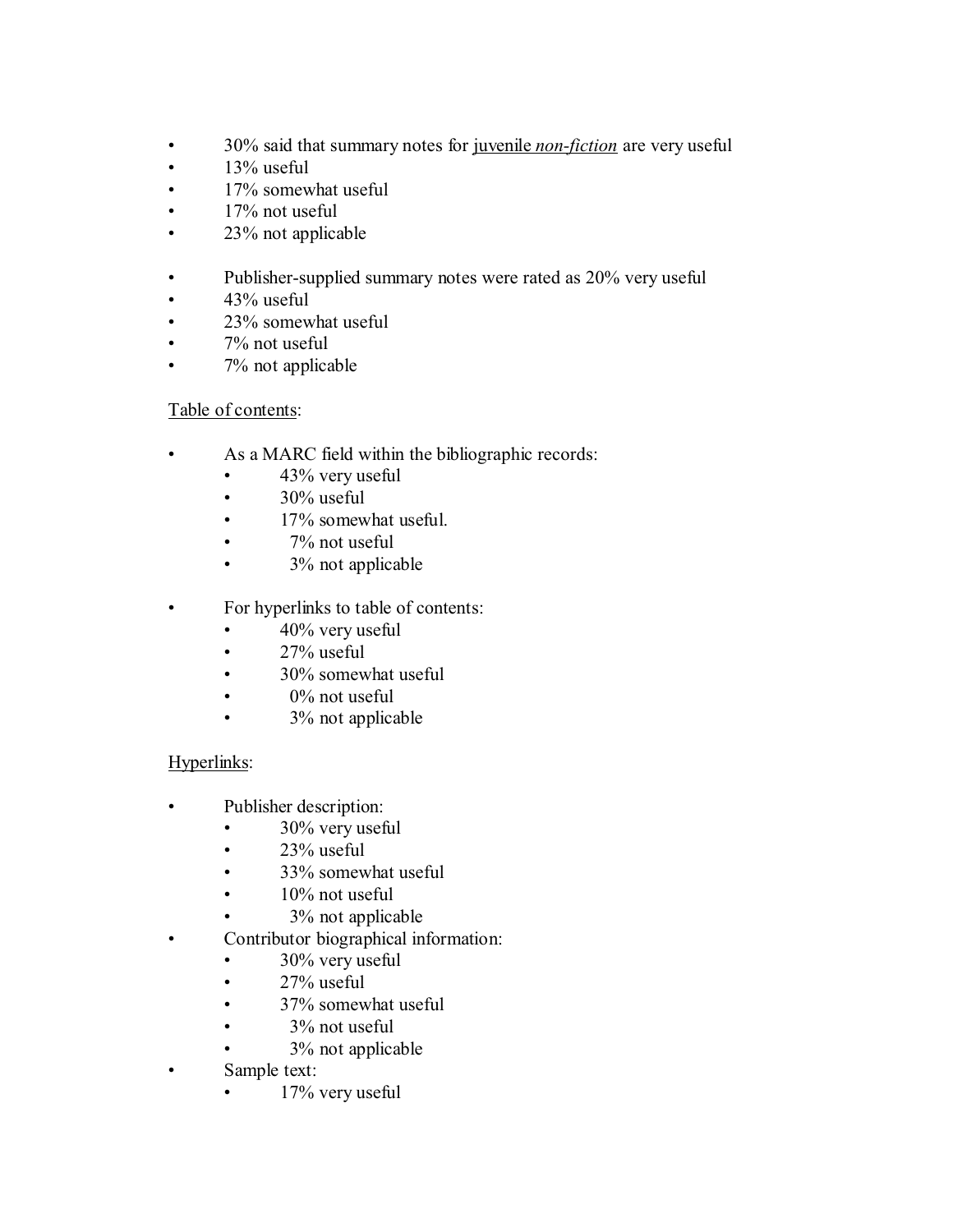- 28% useful
- 24% somewhat useful
- 17% not useful
- 14% not applicable
- Book reviews:
	- 28% very useful
	- $24\%$  useful<br>•  $31\%$  somew
	- 31% somewhat useful
	- 10% not useful
	- 7% not applicable

### **CIP Data in the Book**

|                               | Very<br>Useful | Useful | Somewhat<br>Useful | <b>Not</b><br>useful | Not<br>Applicable |
|-------------------------------|----------------|--------|--------------------|----------------------|-------------------|
| <b>LCCN</b>                   | 42%            | 12%    | 15%                | 4%                   | 27%               |
| <b>ISBN</b>                   | 64%            | 12%    | 4%                 | 4%                   | 16%               |
| LC Call Number                | 35%            | 12%    | 12%                | 4%                   | 38%               |
| <b>NLM Call Number</b>        | 12%            | 15%    | 23%                | 8%                   | 42%               |
| Decimal Classification No.    | 52%            | 4%     | 16%                | 4%                   | 24%               |
| Main Entry                    | 56%            | 8%     | 12%                | 4%                   | 20%               |
| Title                         | 56%            | 8%     | 8%                 | 8%                   | 20%               |
| <b>Edition Statement</b>      | 44%            | 12%    | 8%                 | 12%                  | 24%               |
| <b>Series</b>                 | 48%            | 12%    | $8\%$              | 8%                   | 24%               |
| Juv. Lit. Summary Notes       | 20%            | 8%     | 20%                | 8%                   | 44%               |
| Other Summary Notes           | 12%            | 27%    | 19%                | 8%                   | 35%               |
| Bib. Refs. and/or Index Notes | 20%            | 16%    | 24%                | 12%                  | 28%               |
| LC Subject Headings           | 46%            | 8%     | 19%                | 4%                   | 23%               |
| LC Juvenile Subject Headings  | 27%            | 4%     | 8%                 | 15%                  | 46%               |
| <b>NLM Subject Headings</b>   | 8%             | 15%    | 23%                | 15%                  | 38%               |
| <b>Added Entries</b>          | 44%            | 12%    | 16%                | 4%                   | 24%               |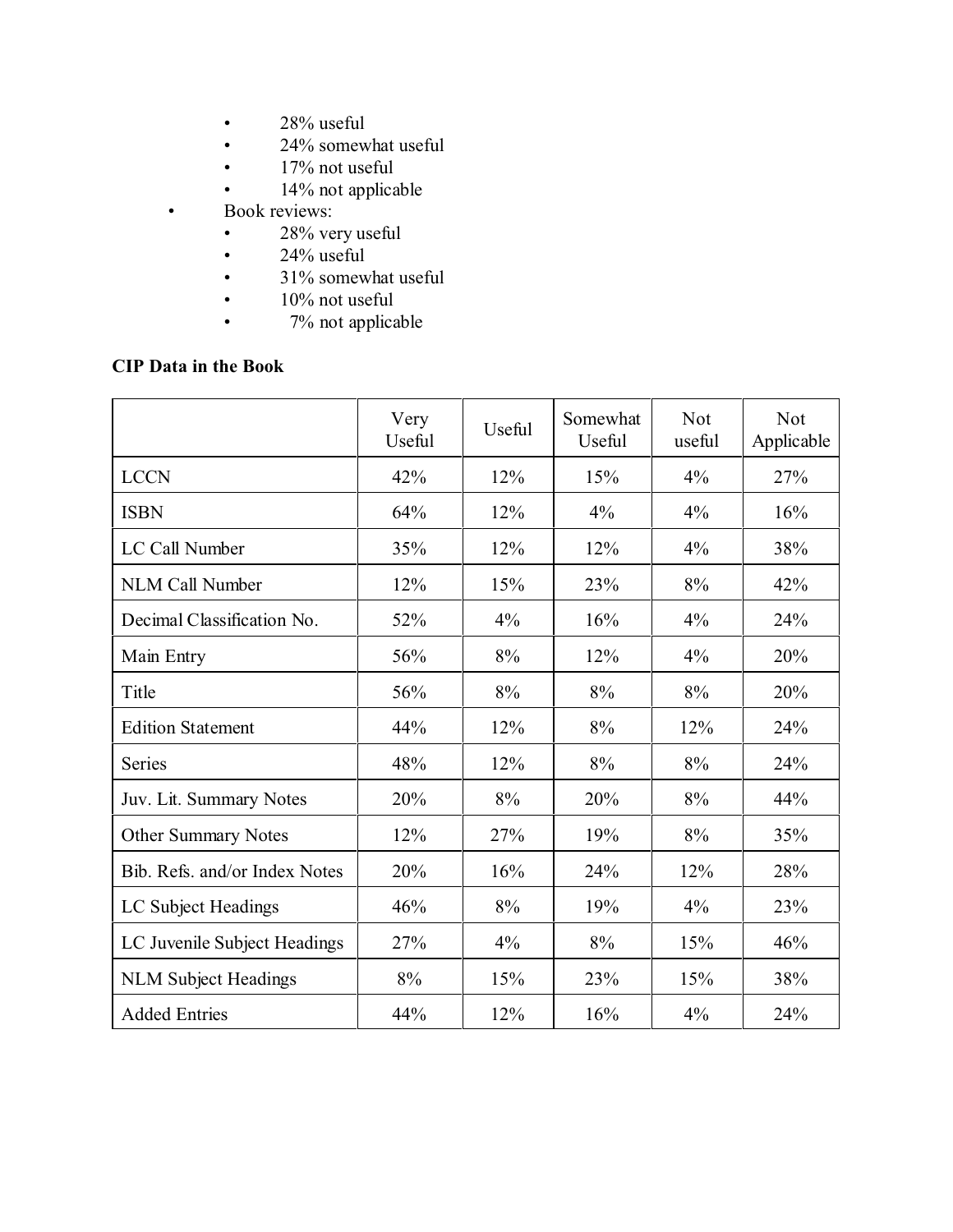When asked if they would need some indication that a CIP record existed for a book if the CIP Data was not printed in the book,

- 36% said yes
- $43\%$  said no<br>•  $21\%$  said the
- 21% said they weren't sure

### **LC CIP Cataloging: pre-publication MARC records**

|                                   | Very<br>Useful | Useful | Somewhat<br>Useful | <b>Not</b><br>useful | <b>Not</b><br>Applicable |
|-----------------------------------|----------------|--------|--------------------|----------------------|--------------------------|
| <b>ISBN</b>                       | 93%            | 4%     | 4%                 | $0\%$                | $0\%$                    |
| LC Call Number                    | 48%            | 17%    | 10%                | 7%                   | 17%                      |
| <b>NLM Call Number</b>            | 24%            | 10%    | 24%                | 17%                  | 24%                      |
| Decimal Classification No.        | 63%            | 19%    | 15%                | 4%                   | $0\%$                    |
| Main Entry                        | 89%            | 11%    | 0%                 | 0%                   | $0\%$                    |
| Title                             | 96%            | 4%     | 0%                 | 0%                   | 0%                       |
| <b>Edition Statement</b>          | 86%            | 11%    | 4%                 | $0\%$                | 0%                       |
| <b>Series</b>                     | 71%            | 29%    | 0%                 | $0\%$                | 0%                       |
| Juv. Lit. Summary Notes           | 32%            | 14%    | 11%                | 21%                  | 21%                      |
| <b>Other Summary Notes</b>        | 21%            | 34%    | 28%                | 14%                  | 3%                       |
| Bib. Refs. and/or Index Notes     | 32%            | 36%    | 29%                | 4%                   | 0%                       |
| Table of Contents                 | 46%            | 29%    | 21%                | 4%                   | $0\%$                    |
| LC Subject Headings               | 62%            | 17%    | 14%                | 3%                   | 3%                       |
| LC Juvenile Subject Headings      | 28%            | 24%    | 7%                 | 17%                  | 24%                      |
| <b>NLM Subject Headings</b>       | 17%            | 24%    | 24%                | 14%                  | 21%                      |
| <b>Added Entries</b>              | 64%            | 21%    | 11%                | 4%                   | $0\%$                    |
| <b>Projected Publication Date</b> | 39%            | 18%    | 29%                | 7%                   | 7%                       |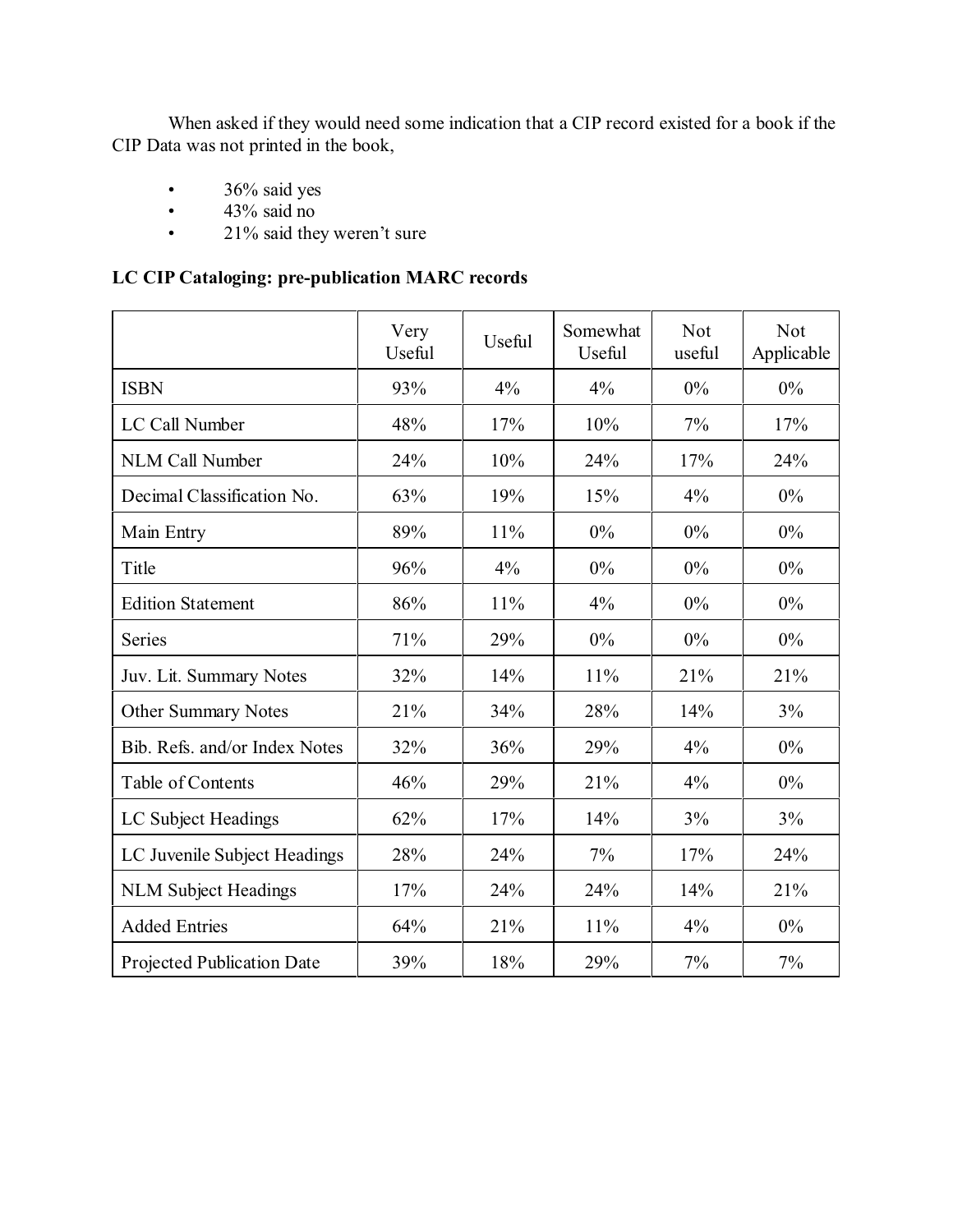|                               | Very<br>Useful | Useful | Somewhat<br>Useful | <b>Not</b><br>useful | Not<br>Applicable |
|-------------------------------|----------------|--------|--------------------|----------------------|-------------------|
| <b>ISBN</b>                   | 100%           | $0\%$  | $0\%$              | $0\%$                | 0%                |
| LC Call Number                | 59%            | 17%    | 3%                 | 7%                   | 14%               |
| <b>NLM Call Number</b>        | 30%            | 17%    | 10%                | 20%                  | 23%               |
| Decimal Classification No.    | 76%            | 17%    | 7%                 | $0\%$                | 0%                |
| Main Entry                    | 93%            | 7%     | $0\%$              | 0%                   | 0%                |
| Title                         | 97%            | 3%     | $0\%$              | 0%                   | 0%                |
| <b>Edition Statement</b>      | 83%            | 17%    | $0\%$              | 0%                   | 0%                |
| <b>Physical Description</b>   | 79%            | 14%    | 7%                 | $0\%$                | 0%                |
| <b>Series</b>                 | 79%            | 21%    | $0\%$              | $0\%$                | 0%                |
| Juv. Lit. Summary Notes       | 31%            | 17%    | 10%                | 21%                  | 21%               |
| <b>Other Summary Notes</b>    | 23%            | 33%    | 27%                | 13%                  | 3%                |
| Bib. Refs. and/or Index Notes | 41%            | 41%    | 17%                | 0%                   | 0%                |
| Table of Contents             | 59%            | 24%    | 14%                | 3%                   | 0%                |
| LC Subject Headings           | 73%            | 13%    | 10%                | 0%                   | 3%                |
| LC Juvenile Subject Headings  | 30%            | 20%    | $7\%$              | 20%                  | 23%               |
| <b>NLM Subject Headings</b>   | 23%            | 23%    | 17%                | 17%                  | 20%               |
| <b>Added Entries</b>          | 76%            | 10%    | 14%                | 0%                   | 0%                |

# **LC CIP Cataloging: post-publication MARC records**

# **Bibliographic accuracy of CIP Cataloging**

|                            | Excellent | Very<br>Good | Good | Poor  | <b>Not</b><br>Applicable |
|----------------------------|-----------|--------------|------|-------|--------------------------|
| <b>ISBN</b>                | 43%       | 43%          | 9%   | $0\%$ | 4%                       |
| LC Call Number             | 9%        | 48%          | 9%   | $0\%$ | 35%                      |
| <b>NLM Call Number</b>     | 9%        | 18%          | 9%   | 9%    | 55%                      |
| Decimal Classification No. | 17%       | 52%          | 9%   | 4%    | 17%                      |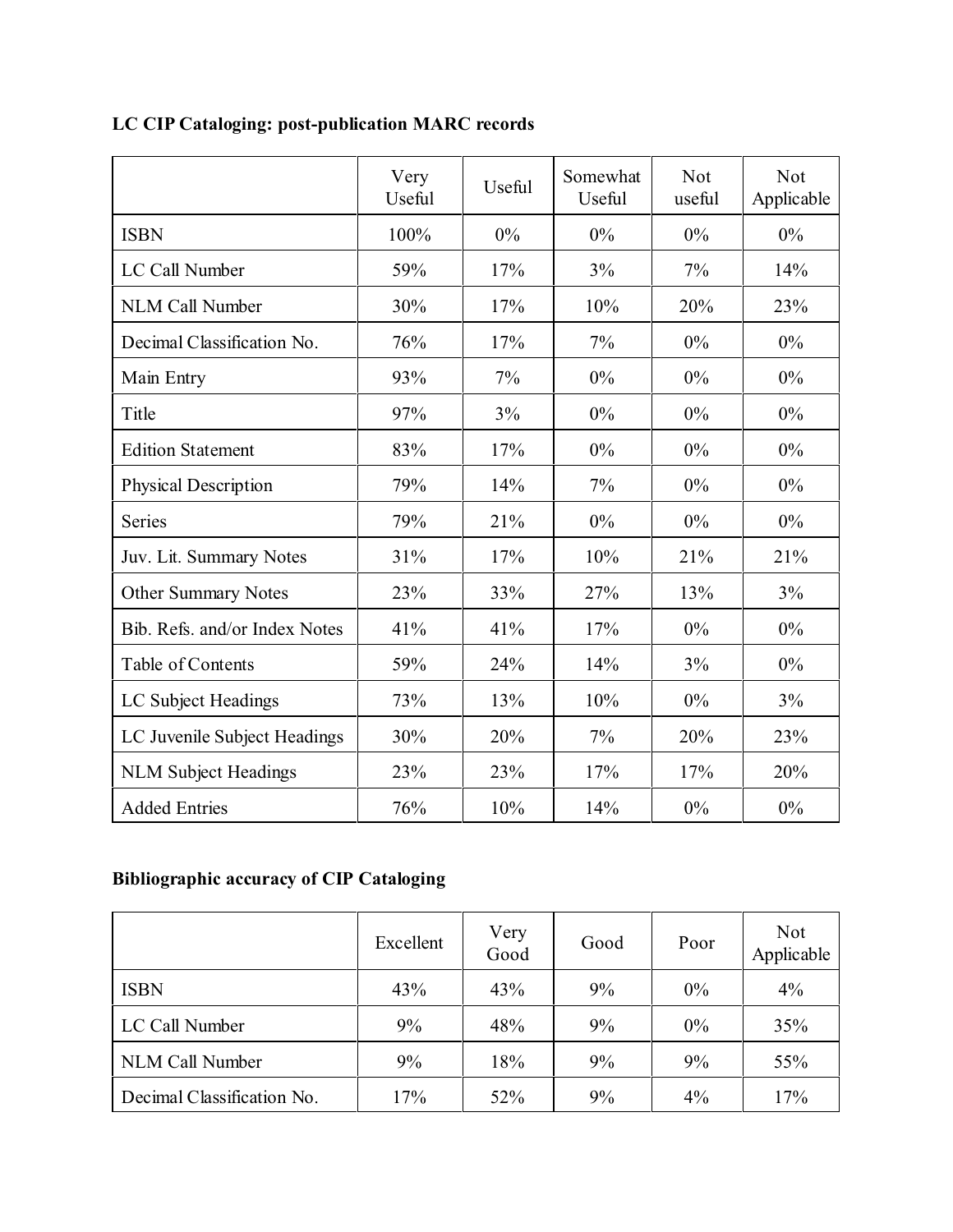| Main Entry                    | 39%   | 26% | 30%    | $0\%$ | $4\%$ |
|-------------------------------|-------|-----|--------|-------|-------|
| Title                         | 22%   | 39% | 30%    | $4\%$ | $4\%$ |
| <b>Edition Statement</b>      | 18%   | 50% | 23%    | $0\%$ | 9%    |
| <b>Physical Description</b>   | 9%    | 17% | 13%    | 17%   | 43%   |
| Series                        | 13%   | 48% | $22\%$ | 9%    | 9%    |
| Juv. Lit. Summary Notes       | 17%   | 35% | $4\%$  | $0\%$ | 43%   |
| <b>Other Summary Notes</b>    | 9%    | 39% | 13%    | 13%   | 26%   |
| Bib. Refs. and/or Index Notes | 13%   | 30% | 22%    | 9%    | 26%   |
| Table of Contents             | 9%    | 30% | 22%    | 17%   | 22%   |
| LC Subject Headings           | 22%   | 43% | 17%    | 4%    | 13%   |
| LC Juvenile Subject Headings  | 9%    | 39% | $4\%$  | 4%    | 43%   |
| <b>NLM Subject Headings</b>   | $5\%$ | 18% | 14%    | 5%    | 59%   |
| <b>Added Entries</b>          | 26%   | 30% | 22%    | 4%    | 17%   |

### **Typographical accuracy**

- 25% of respondents rated the typographical accuracy as excellent
- 50% very good
- 17% good
- 8% not applicable

### **Importance of benefits of CIP Program to the organization**

|                                             | Very<br>Important | Important | Some<br>Importance | N <sub>0</sub><br>Importance | <b>Not</b><br>Applicable |
|---------------------------------------------|-------------------|-----------|--------------------|------------------------------|--------------------------|
| Improvement in quality of<br>cataloging     | 46%               | 29%       | $11\%$             | $0\%$                        | 14%                      |
| Standardization of<br>bibliographic records | 50%               | 25%       | $11\%$             | $0\%$                        | 14%                      |
| Redirection of funds for<br>other purposes  | 19%               | $4\%$     | 15%                | 8%                           | 54%                      |
| Speed books to users                        | 27%               | 23%       | 8%                 | $0\%$                        | 42%                      |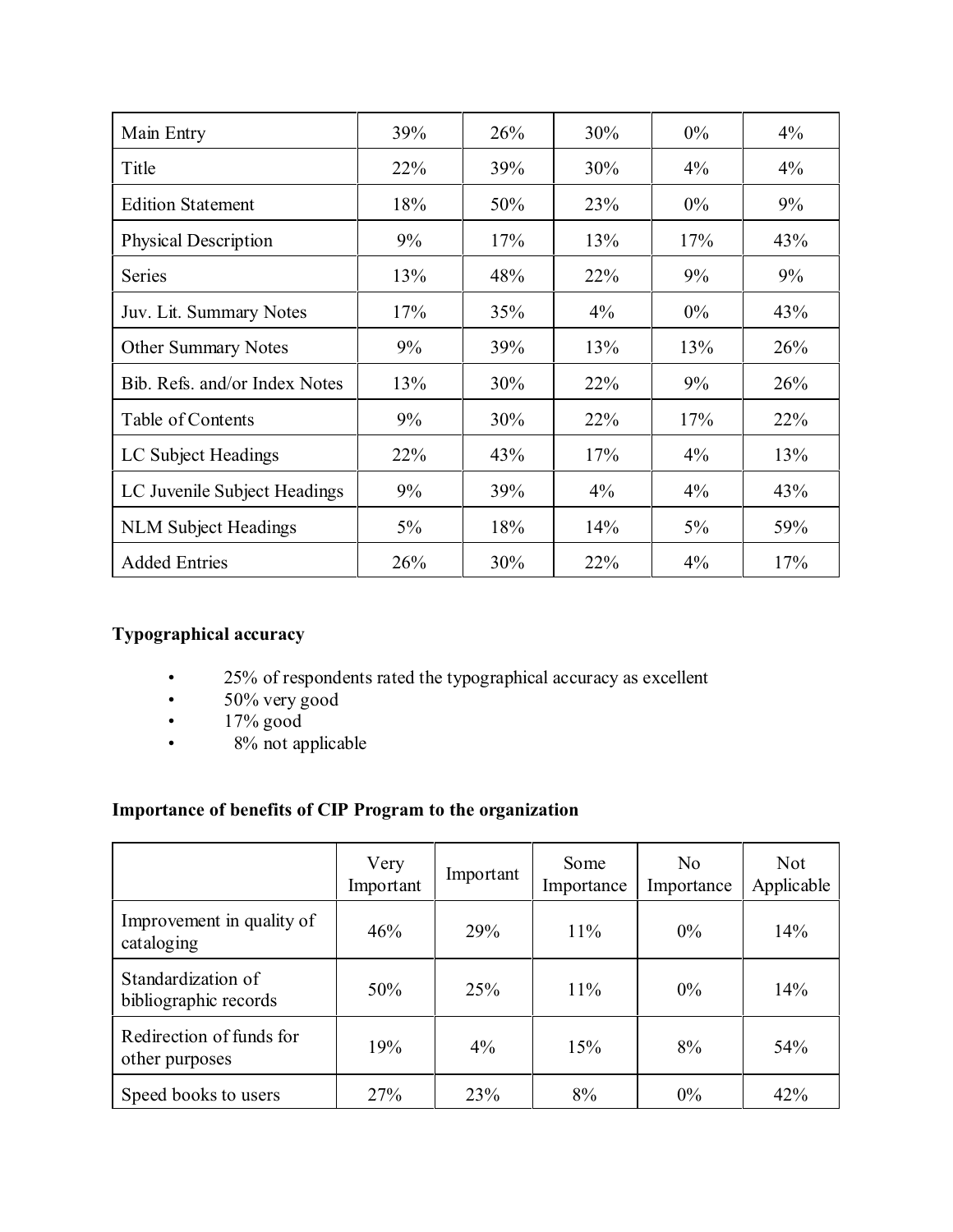| Enhance products or<br>services | 50%  | 18%   | 14% | $4\%$ | 14%   |
|---------------------------------|------|-------|-----|-------|-------|
| Speed products or services      | 54%  | 14%   | 14% | $4\%$ | 14%   |
| Other                           | 100% | $0\%$ | 0%  | $0\%$ | $0\%$ |

### **CIP Verification**

When asked what their reaction would be if LC were to limit the upgrading and completing of CIP records to only those books being kept in the LC collections (meaning that approximately 10% of the 54,000 LC CIP records each year would not be updated by LC), 48% said this would be acceptable, and 28% said it would not be acceptable. When asked if it would be acceptable to them if LC were to discontinue updating/completing CIP records upon receipt of the published book, the answer--60% to 10%--was no.

### **Future Products**

• MARC customers were asked to evaluate the positive impact on their operations if LC were to enhance the CIP record with a variety of publisher-provided data.

|                         | Significant<br>Positive<br>Impact | Positive<br>Impact | Negative<br>Impact | N <sub>0</sub><br>Impact | <b>Not</b><br>Applicable /<br>No Impact |
|-------------------------|-----------------------------------|--------------------|--------------------|--------------------------|-----------------------------------------|
| Book jacket image       | 31%                               | 38%                | 3%                 | 3%                       | 24%                                     |
| Book jacket blurb       | 36%                               | 32%                | $4\%$              | $4\%$                    | 25%                                     |
| Book index(es)          | 34%                               | 38%                | 7%                 | 3%                       | 17%                                     |
| Sample text             | 21%                               | 38%                | 3%                 | 7%                       | 31%                                     |
| Additional author info. | 21%                               | 48%                | 3%                 | 7%                       | 21%                                     |
| Book reviews            | 32%                               | 43%                | $0\%$              | $4\%$                    | 21%                                     |
| Publisher homepage      | 10%                               | 41%                | 3%                 | $7\%$                    | 38%                                     |
| URL for online purchase | 10%                               | 31%                | $7\%$              | 10%                      | 41%                                     |
| Price                   | 41%                               | 24%                | 3%                 | $0\%$                    | 31%                                     |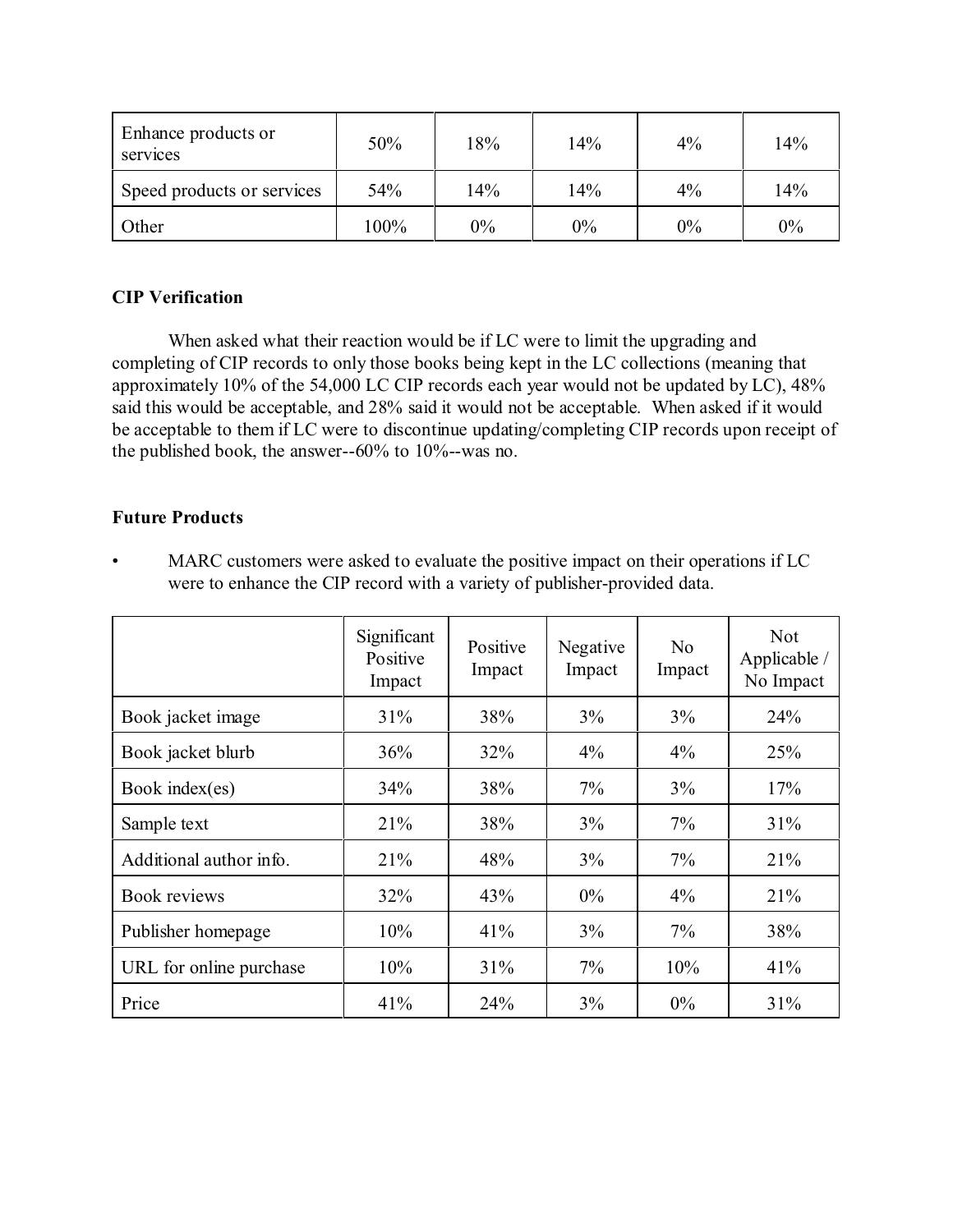• MARC customers were also asked about the positive impact on their operations if LC were to make eligible for the CIP Program a variety of materials currently out-of-scope.

|                                             | Significant<br>Positive<br>Impact | Positive<br>Impact | Negative<br>Impact | No<br>Impact | <b>Not</b><br>Applicable /<br>No Impact |
|---------------------------------------------|-----------------------------------|--------------------|--------------------|--------------|-----------------------------------------|
| Audio discs/tapes                           | 37%                               | 30%                | 0%                 | 4%           | 30%                                     |
| Video discs/tapes                           | 41%                               | 22%                | 0%                 | $7\%$        | 30%                                     |
| Slide sets/filmstrips                       | 15%                               | 26%                | 7%                 | 0%           | 52%                                     |
| Multimedia packages                         | 33%                               | 30%                | 0%                 | $0\%$        | 37%                                     |
| Mass market paperbacks                      | 30%                               | 22%                | 4%                 | 0%           | 44%                                     |
| Textbooks below college<br>level            | 7%                                | 44%                | $4\%$              | $0\%$        | 44%                                     |
| Microforms originally from<br>other formats | 11%                               | 41%                | 4%                 | $0\%$        | 44%                                     |
| <b>Musical scores</b>                       | 32%                               | 29%                | 0%                 | $0\%$        | 39%                                     |
| Consumable educational<br>materials         | 18%                               | 43%                | 0%                 | $0\%$        | 39%                                     |
| E-books                                     | 46%                               | 36%                | 0%                 | $0\%$        | 18%                                     |
| Self-published books                        | 15%                               | 33%                | 4%                 | 0%           | 48%                                     |
| Prominent non-US<br>publishers              | 57%                               | 25%                | 0%                 | 4%           | 14%                                     |

• MARC customers were asked to evaluate ten types of materials currently within scope for the CIP Program and assess the impact on their operations if these types of publications were excluded from CIP.

|                          | Significant<br>Positive<br>Impact | Positive<br>Impact | Negative<br>Impact | No<br>Impact | <b>Not</b><br>Applicable /<br>No Impact |
|--------------------------|-----------------------------------|--------------------|--------------------|--------------|-----------------------------------------|
| Large print editions     | $0\%$                             | 4%                 | 26%                | 30%          | 41%                                     |
| Clinical medical titles  | $0\%$                             | $0\%$              | 36%                | 32%          | 32%                                     |
| Non-English publications | $4\%$                             | $0\%$              | 29%                | 37%          | 32%                                     |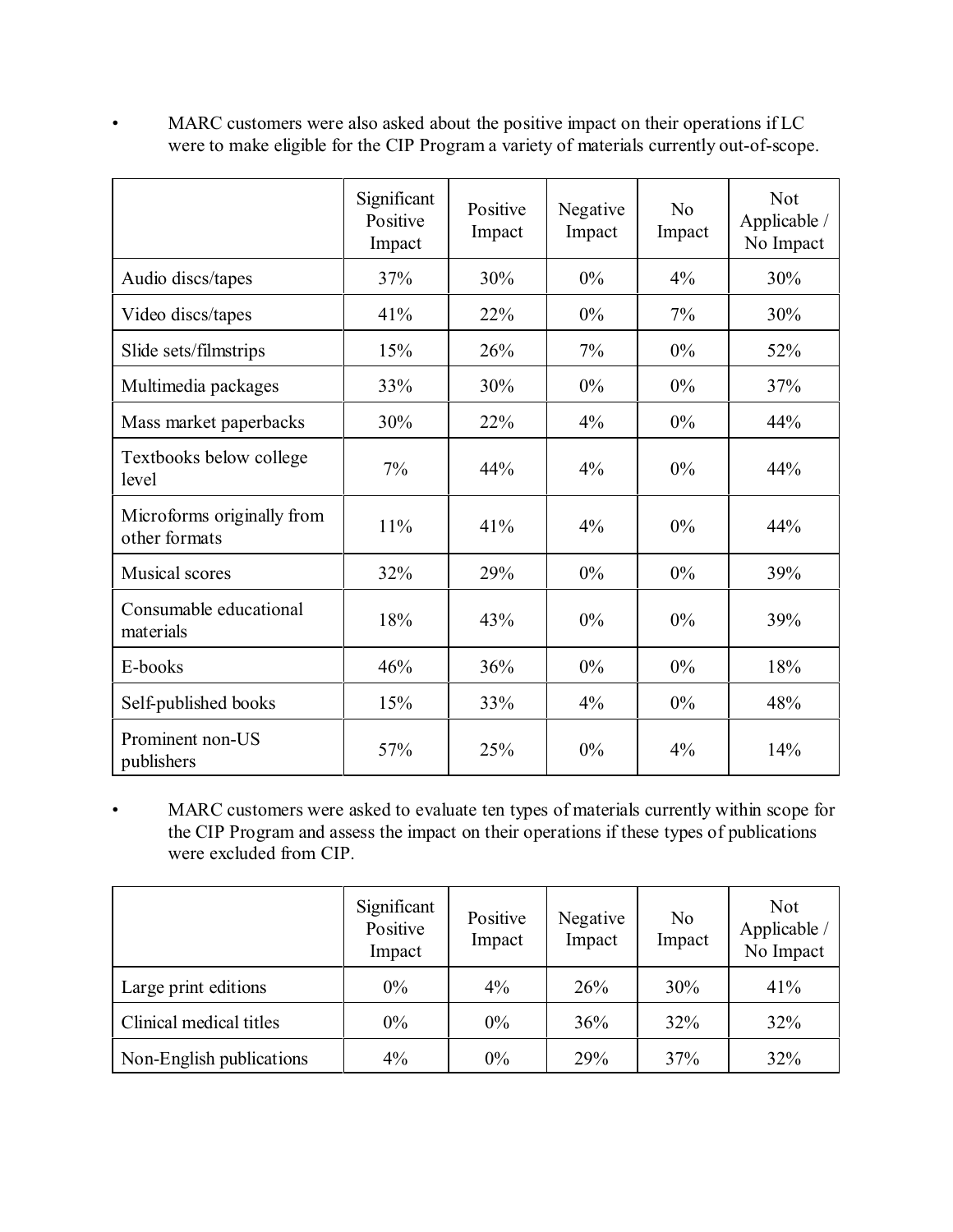| "How to" or do-it-yourself<br>manuals    | $4\%$ | $0\%$ | 25% | 32%   | 39% |
|------------------------------------------|-------|-------|-----|-------|-----|
| College level or above<br>textbooks      | $0\%$ | $0\%$ | 29% | 29%   | 43% |
| Devotional/inspirational<br>books        | $0\%$ | $0\%$ | 29% | 25%   | 46% |
| Phonics books                            | $0\%$ | $4\%$ | 29% | 18%   | 50% |
| Repackaged editions, incl.<br>boxed sets | $0\%$ | $0\%$ | 43% | $7\%$ | 50% |
| Children's books that are<br>tie-ins     | $0\%$ | $7\%$ | 21% | 25%   | 46% |
| Chapter books for beginning<br>readers   | $4\%$ | 7%    | 18% | 21%   | 50% |

### **Series Authority Records**

MARC customers were asked to evaluate the impact on their operations if LC did not provide new series authority records until the published book was received and the cataloging was completed.

- 0% said this would have a significant positive impact.
- 8% positive impact
- 8% negative impact
- 27% significant negative impact
- 58% no impact / not applicable

### **EPCN**

MARC customers were asked if they would be interested in receiving the brief records created from publisher-provided information for titles processed through the Electronic Preassigned Control Number program.

- 56% responded yes
- 44% responded no